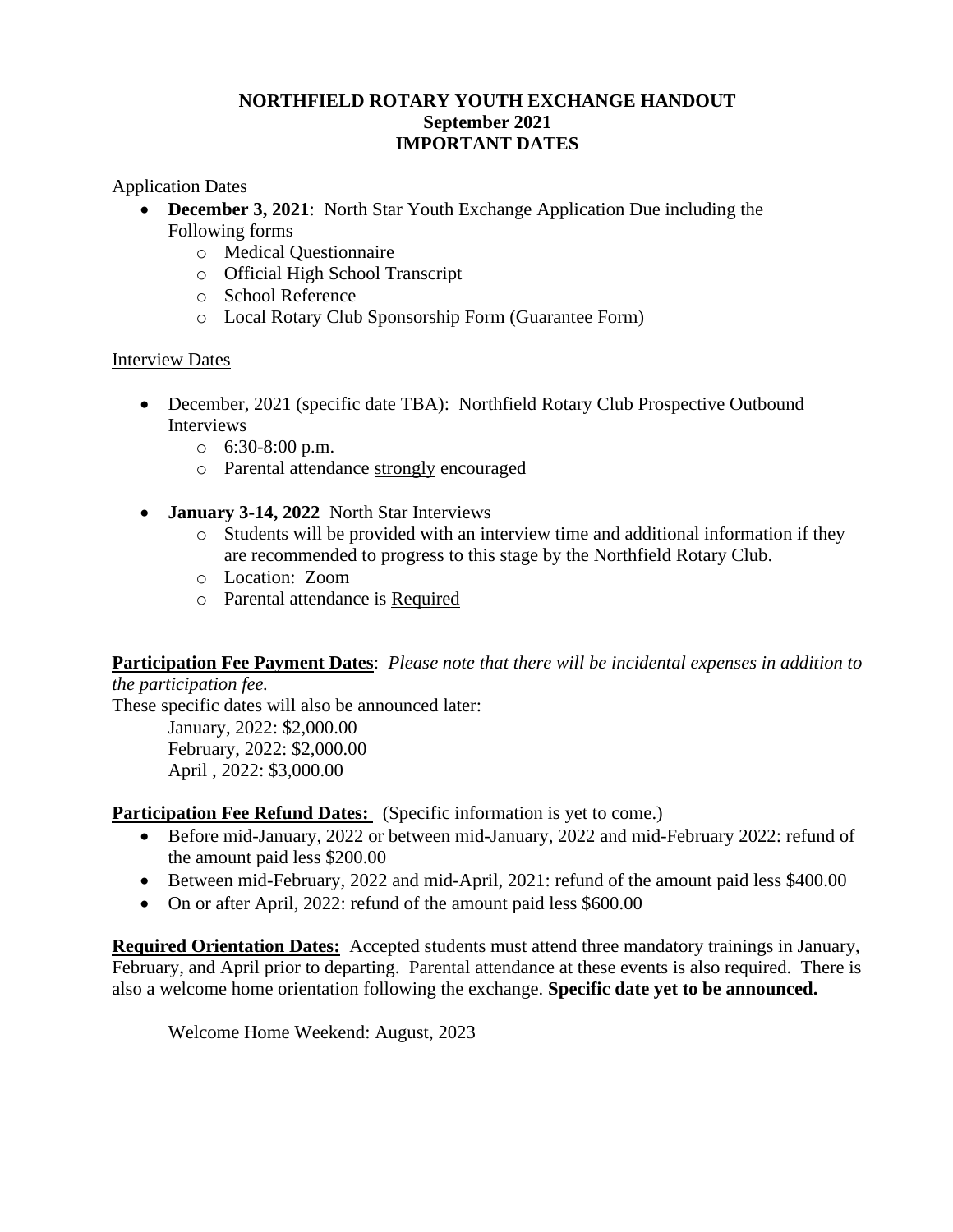## **Contact Information for Northfield Rotary Youth Exchange Officers**

Please don't hesitate to contact the Northfield Rotary Youth Exchange Officers with any questions about the outbound experience or questions about your application.

# **Information about North Star Youth Exchange:**

[http://northstaryouthexchange.com](http://northstaryouthexchange.com/)

# **Information about the Application Process:**

<http://bit.ly/NorthStarRotaryApplicationProcess>

# **Online Application:** [http://yehub.net/cgi-bin/NOR\\_get.cgi?pgid=apob0](http://yehub.net/cgi-bin/NOR_get.cgi?pgid=apob0)

# **Northfield Rotary Youth Exchange Officer (YEO)**

Jesse Steed Edina Realty 1281 Bollenbacher Drive Northfield, MN 55057 (507) 301-6785 JesseSteed@edinarealty.com

# **Northfield Rotary Outbound Coordinator (OC)**

Janice Lehmkuhl 1600 Archibald St. Northfield, MN 55057 (612) 269-2507 [janice@thelehmkuhls.com](mailto:janice@thelehmkuhls.com)

COVID has made so much of this information uncertain at this time. We will be contacting you as soon as we receive our information from North Star.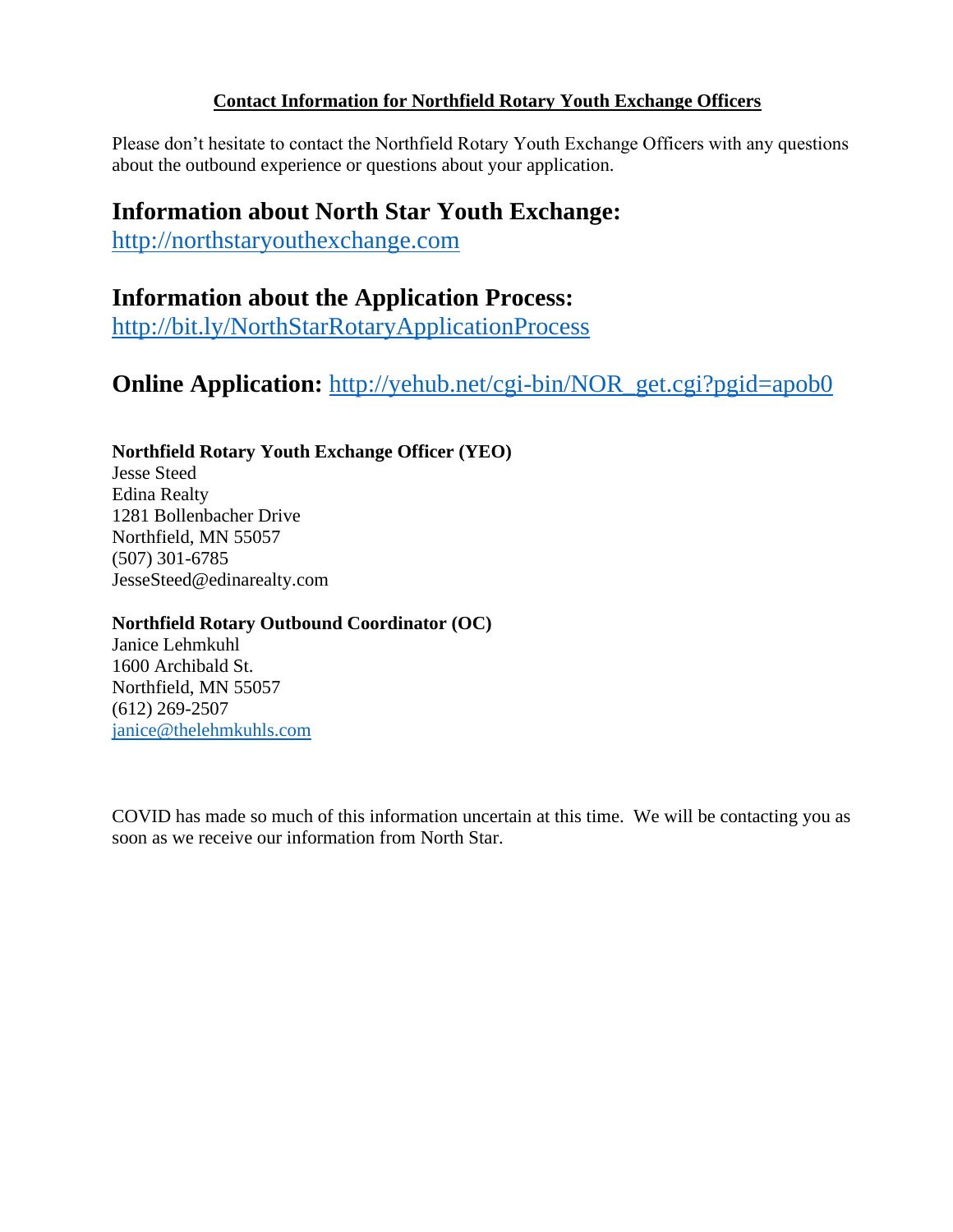# **Cost of Participation 2022-23 Outbound Rotary Year**

#### **Cost to Student - \$7,000**

\*Participation fee is subject to change if there is a significant change in airfare price. **Includes**: round trip transportation, orientation sessions, Rotary blazer, basic insurance, pins for exchanging, business cards, orientation materials, name badge **Does not include**: costs of passport, visa, visits to consulate, residency permit, language instruction, inoculations, gifts, local travel and personal items

#### **Financial Assistance**

A program has been established by the North Star RYE Committee to help pay part of the YE program fee for those students who demonstrate financial need. Students may apply for financial assistance after they have been accepted into the North Star YE program. A grant application form will be included with the acceptance packet that will be mailed to outbound candidates in early January.

**Payment Schedule** – Payment is due in the increments as follows: \*January, 2022--\$2,000 \*February, 2022--\$2,000 \*April, 2022--\$3,000 *The fee may be subject to change if there is a significant change in airfare.*

**Refund Schedule** – Should the student discontinue participation in the program, the unused portion of the fee will be refunded, dependent on time of withdrawal:

| On or before mid-January, 2022,            | Full refund       |
|--------------------------------------------|-------------------|
| Between mid-January and mid-February, 2022 | Refund less \$200 |
| Between mid-February and mid-April, 2022   | Refund less \$400 |
| On or after mid-April, 2022                | Refund less \$600 |

Refund will be issued when the following requirements have been met by the candidate:

- Issue a written statement, declaring that you are withdrawing from the Rotary Youth Exchange Program. Notify:
	- o The North Star Office 1700 W HWY 36, Suite #820, Roseville, MN 55113; [rotarynorthstaroffice@gmail.com](mailto:rotarynorthstaroffice@gmail.com)
	- o Travel One (Attn: Linda Hindal, Riverview Office Tower #1500, 8009 34th Av. So., Minneapolis, MN 55425) [Lhindal@traveloneinc.com](mailto:Lhindal@traveloneinc.com)
	- o Your Country Officer
	- o Your Sponsor Club Youth Exchange Officer
- If you have been provided with the Youth Exchange Blazer and Youth Exchange Trading Pins, they must be returned to the North Star Office in new condition.

*NOTE: If your airline ticket has been purchased: any agent fees sustained will be deducted from your refund. If it is non-refundable, the ticket amount and any associated agent fees will be deducted from*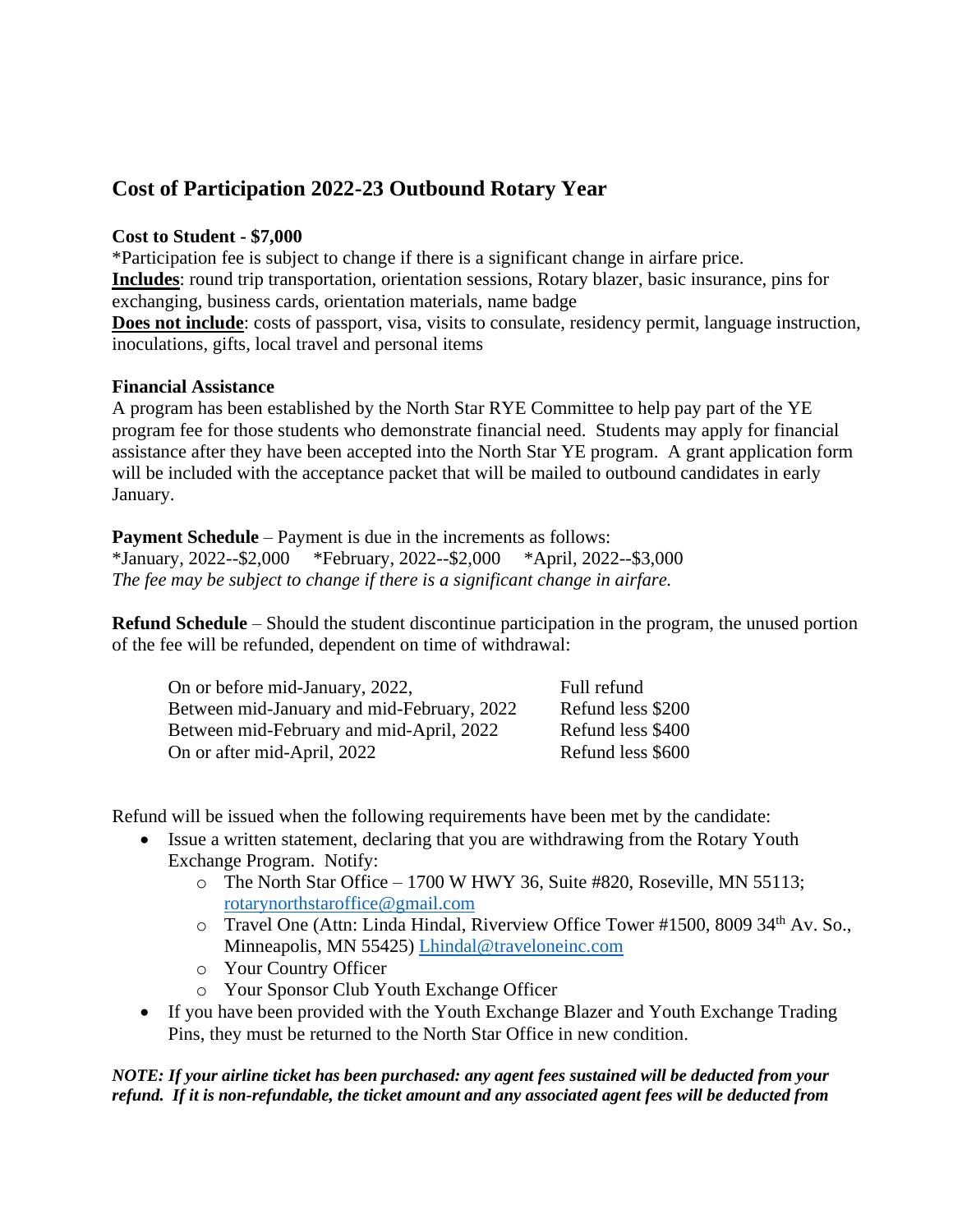#### *your refund. Your refund will be sent to you when the airline has credited our account with Travel One. This takes approximately 4-6 weeks.*

Should it be deemed by the Youth Exchange Committee that the student is not a good fit for the program, the student's payment will be fully refunded, minus any incurred airline fees/costs, when the above requirements have been met.

# **CURRENTLY PARTICIPATING COUNTRIES**

The following countries have participated in the past. This list for 2022-23 is subject to change. \*\*Both Summer and Long Term Program

### AFRICA EXCHANGE PROGRAMS

- South Africa
- Zimbabwe

#### ASIA EXCHANGE PROGRAMS

• India

- Japan
- Russia
- Taiwan\*\*
- Thailand

# OCEANIA EXCHANGE PROGRAMS

- Australia
- Indonesia
- New Zealand

#### SOUTH AMERICA EXCHANGE PROGRAMS

- Argentina
- Brazil\*\*
- Chile
- Paraguay

# EUROPE EXCHANGE PROGRAMS

- Austria
- Belgium Flemish  $**$
- Belgium French  $**$
- Czech Republic
- Denmark \*\*
- Faroe Islands
- Finland \*\*
- France \*\*
- Germany \*\*
- Greenland
- Hungary
- $\bullet$  Italy  $**$
- Netherlands (summer only)
- Norway \*\*
- Poland \*\*
- Portugal \*\* (summer only)
- Romania
- Slovakia
- $\bullet$  Spain \*\*
- Sweden \*\*
- Switzerland French
- Switzerland German
- Switzerland/Liechtenstein (summer only)

NORTH AMERICA EXCHANGE PROGRAMS

• Mexico \*\*

## **\*\*Summer & Long Term Program all other countries are Long Term unless indicated.**

## **Please Note: This list is subject to change.**

NORTH STAR ROTARY YOUTH EXCHANGE 1700 Highway 36 West, Suite 820